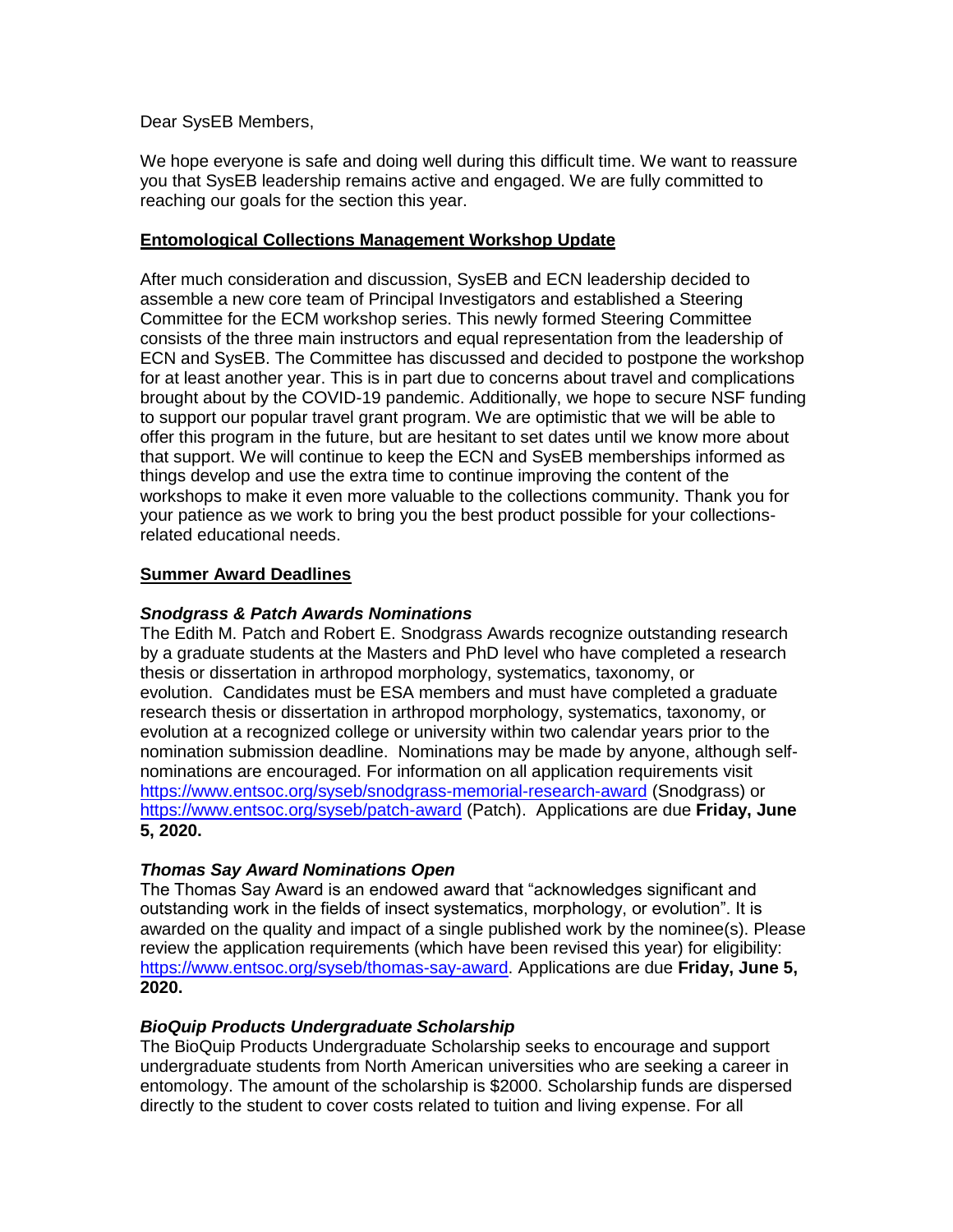information about the award and the application process, please visit: [https://www.entsoc.org/syseb/bioquip-undergraduate-scholarship.](https://nam02.safelinks.protection.outlook.com/?url=https%3A%2F%2Furldefense.proofpoint.com%2Fv2%2Furl%3Fu%3Dhttps-3A__www.entsoc.org_syseb_bioquip-2Dundergraduate-2Dscholarship%26d%3DDwMFAg%26c%3DCu5g146wZdoqVuKpTNsYHeFX_rg6kWhlkLF8Eft-wwo%26r%3D-lUMCZ4RK28H4qvcd3vmEBuyVJHHG0OpDzFenR9wX-A%26m%3DRoriKOH8QBJg8Z-GpN1xUhc0tzJHZVi8L-B_B7QlZPA%26s%3DpwAyGthBIAt4hVjyPw4_riHVbB7F-9G49039tpBzDjY%26e%3D&data=02%7C01%7CShockleyF%40SI.EDU%7Cc65aee3651a945ab653808d6de34d5cc%7C989b5e2a14e44efe93b78cdd5fc5d11c%7C1%7C0%7C636940715863487045&sdata=Su%2B%2FXx68Fy0o%2Brm0rU%2Fu8Zht0k0zjXPOdFtrhOPt7NU%3D&reserved=0) Applications are due **Friday, June 5, 2020.**

You can see a full list of all our section awards here: [https://www.entsoc.org/syseb/awards.](https://www.entsoc.org/syseb/awards)

Please feel free to contact me or SysEB Awards Committee Chair Floyd Shockley [\(shockleyf@si.edu\)](mailto:shockleyf@si.edu) if you have any questions.

## **2020 ESA Vice President-Elect Special Election**

It is with great enthusiasm that the SysEB leadership council is writing you to endorse one of our own members, Dr. Jessica Ware, for the Entomological Society of America's vice president elect position! Jessica has been an active member of SysEB, giving her time, insight and vision to shaping our professional society. Please go online today to review the candidates in this important election, and read more about Dr. Ware's outstanding qualifications (more information is also provided below):

Dr. Jessica Ware is an Assistant Curator at the Division of Invertebrate Zoology at the American Museum of Natural History (AMNH). Dr. Ware's research centers on the evolution of behavioral and physiological adaptations in insects, with an emphasis on how these occur in Odonata (dragonflies and damselflies) and Dictyoptera (mainly termites and cockroaches). In particular, she uses phylogenomics and morphology tools to inform work on reproductive, social and flight behaviors in insects. Her research has been recognized through awards, and she was recently awarded a Presidential Early Career Award for Scientists and Engineers (PECASE) from the U.S.



government for her work on insect evolution. Jessica earned a B.Sc. from the University of British Columbia in Canada, and a Ph.D. from Rutgers - New Brunswick. Dr. Ware was an NSF postdoctoral fellow at the AMNH (2008-2010), and an Associate Professor of Evolutionary Biology at Rutgers - Newark (2010-2019).

Throughout her career, Dr. Ware has been committed to enhancing diversity, inclusion, and equity in science, and is especially passionate about science communication. Her commitment to ESA has led her to serve in multiple ways since becoming a member in 2004. Dr. Ware served as the President of Systematics, Evolution and Behavior section in 2014 and has served on several ad hoc committees including the membership task force, Awards and Fellowship Task Force, Publications Task force, Diversity & Inclusion committee, and Thomas Say awards committee. She now serves as an elected SysEB representative to the governing board of ESA. She currently serves on the Insect Systematics and Diversity editorial board, as well as the board of several non-ESA journals. Dr. Ware is currently President of the Worldwide Dragonfly Association, after serving as secretary for 4 years.

\*Prepare to vote by May 6th **,** at 11:59 PM U.S. EDT **2020**!